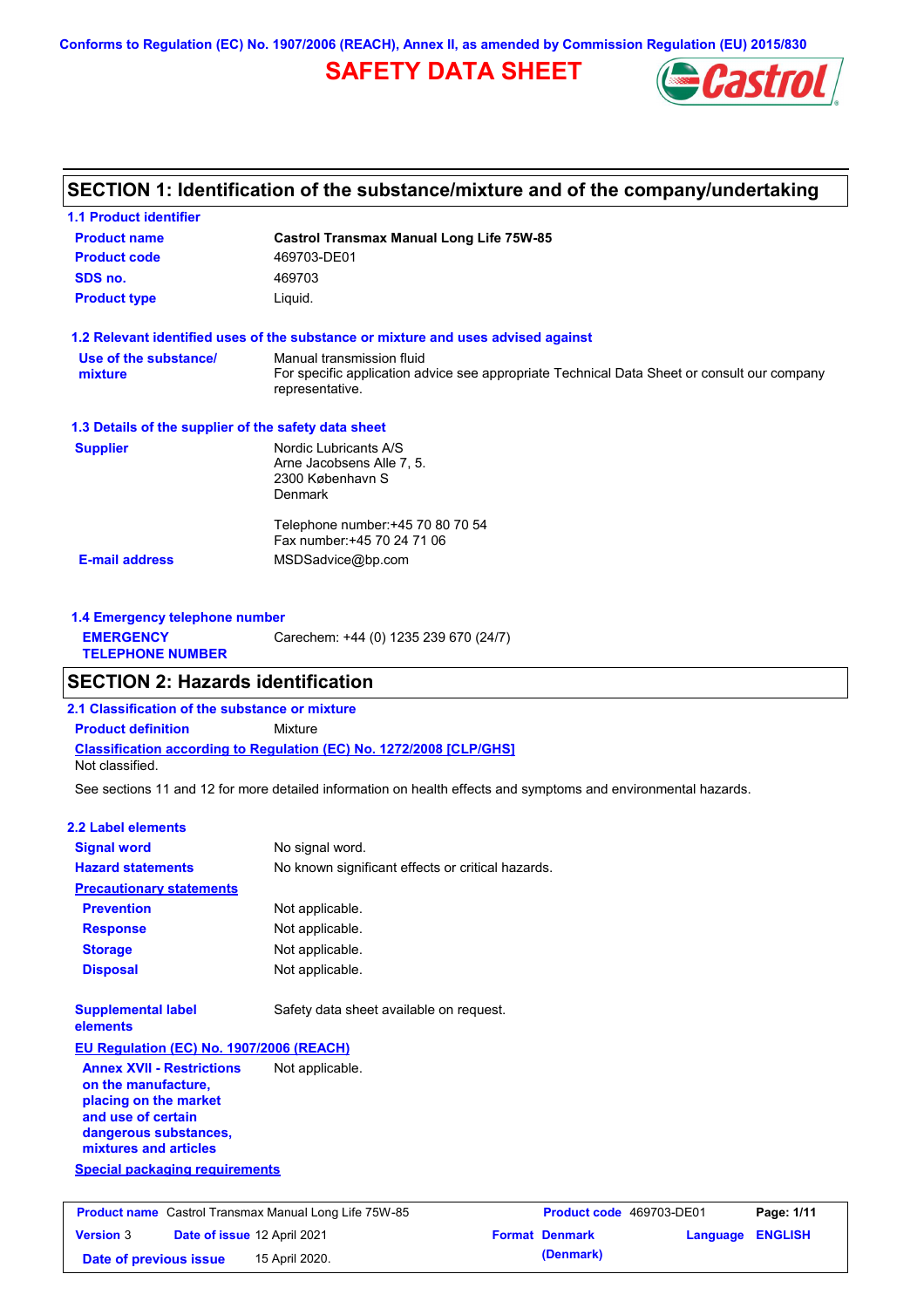## **SECTION 2: Hazards identification**

| <b>Containers to be fitted</b><br>with child-resistant<br>fastenings                                                     | Not applicable.                                                                                               |
|--------------------------------------------------------------------------------------------------------------------------|---------------------------------------------------------------------------------------------------------------|
| <b>Tactile warning of danger</b>                                                                                         | Not applicable.                                                                                               |
| 2.3 Other hazards                                                                                                        |                                                                                                               |
| <b>Results of PBT and vPvB</b><br>assessment                                                                             | Product does not meet the criteria for PBT or vPvB according to Regulation (EC) No. 1907/2006,<br>Annex XIII. |
| <b>Product meets the criteria</b><br>for PBT or vPvB according<br>to Regulation (EC) No.<br><b>1907/2006, Annex XIII</b> | This mixture does not contain any substances that are assessed to be a PBT or a vPvB.                         |
| Other hazards which do<br>not result in classification                                                                   | Defatting to the skin.                                                                                        |

### **SECTION 3: Composition/information on ingredients**

#### **3.2 Mixtures**

Mixture **Product definition**

Synthetic base stock. Proprietary performance additives.

| <b>Product/ingredient</b><br>name                             | <b>Identifiers</b>                                                                      | %         | <b>Regulation (EC) No.</b><br>1272/2008 [CLP] | <b>Type</b> |
|---------------------------------------------------------------|-----------------------------------------------------------------------------------------|-----------|-----------------------------------------------|-------------|
| $\frac{1}{2}$ -Decene, homopolymer,<br>hydrogenated           | REACH #: 01-2119486452-34<br>EC: 500-183-1<br>CAS: 68037-01-4                           | ≥25 - ≤50 | Asp. Tox. 1, H304                             | $[1]$       |
| Dec-1-ene, trimers, hydrogenated                              | REACH #: 01-2119493949-12<br>$EC: 500-393-3$<br>CAS: 157707-86-3                        | 225 - ≤50 | Asp. Tox. 1, H304                             | $[1]$       |
| Dec-1-ene, dimers, hydrogenated                               | REACH #: 01-2119493069-28<br>EC: 500-228-5<br>CAS: 68649-11-6                           | ≥10 - ≤25 | Acute Tox. 4, H332<br>Asp. Tox. 1, H304       | $[1]$       |
| Distillates (petroleum), hydrotreated<br>heavy paraffinic     | REACH #: 01-2119484627-25 ≤3<br>EC: 265-157-1<br>CAS: 64742-54-7<br>Index: 649-467-00-8 |           | Not classified.                               | $[2]$       |
| Distillates (petroleum), solvent-<br>dewaxed heavy paraffinic | REACH #: 01-2119471299-27<br>EC: 265-169-7<br>CAS: 64742-65-0<br>Index: 649-474-00-6    | ב≥        | Asp. Tox. 1, H304                             | [1] [2]     |

**See Section 16 for the full text of the H statements declared above.**

#### **Type**

[1] Substance classified with a health or environmental hazard

[2] Substance with a workplace exposure limit

[3] Substance meets the criteria for PBT according to Regulation (EC) No. 1907/2006, Annex XIII

[4] Substance meets the criteria for vPvB according to Regulation (EC) No. 1907/2006, Annex XIII

[5] Substance of equivalent concern

[6] Additional disclosure due to company policy

Occupational exposure limits, if available, are listed in Section 8.

### **SECTION 4: First aid measures**

#### **4.1 Description of first aid measures**

| Eye contact         | In case of contact, immediately flush eyes with plenty of water for at least 15 minutes. Eyelids<br>should be held away from the eyeball to ensure thorough rinsing. Check for and remove any<br>contact lenses. Get medical attention.           |
|---------------------|---------------------------------------------------------------------------------------------------------------------------------------------------------------------------------------------------------------------------------------------------|
| <b>Skin contact</b> | Wash skin thoroughly with soap and water or use recognised skin cleanser. Remove<br>contaminated clothing and shoes. Wash clothing before reuse. Clean shoes thoroughly before<br>reuse. Get medical attention if irritation develops.            |
| <b>Inhalation</b>   | Winhaled, remove to fresh air. In case of inhalation of decomposition products in a fire,<br>symptoms may be delayed. The exposed person may need to be kept under medical<br>surveillance for 48 hours. Get medical attention if symptoms occur. |

| <b>Product name</b> Castrol Transmax Manual Long Life 75W-85 |  |                                    | <b>Product code</b> 469703-DE01 |                       | Page: 2/11              |  |
|--------------------------------------------------------------|--|------------------------------------|---------------------------------|-----------------------|-------------------------|--|
| <b>Version 3</b>                                             |  | <b>Date of issue 12 April 2021</b> |                                 | <b>Format Denmark</b> | <b>Language ENGLISH</b> |  |
| Date of previous issue                                       |  | 15 April 2020.                     |                                 | (Denmark)             |                         |  |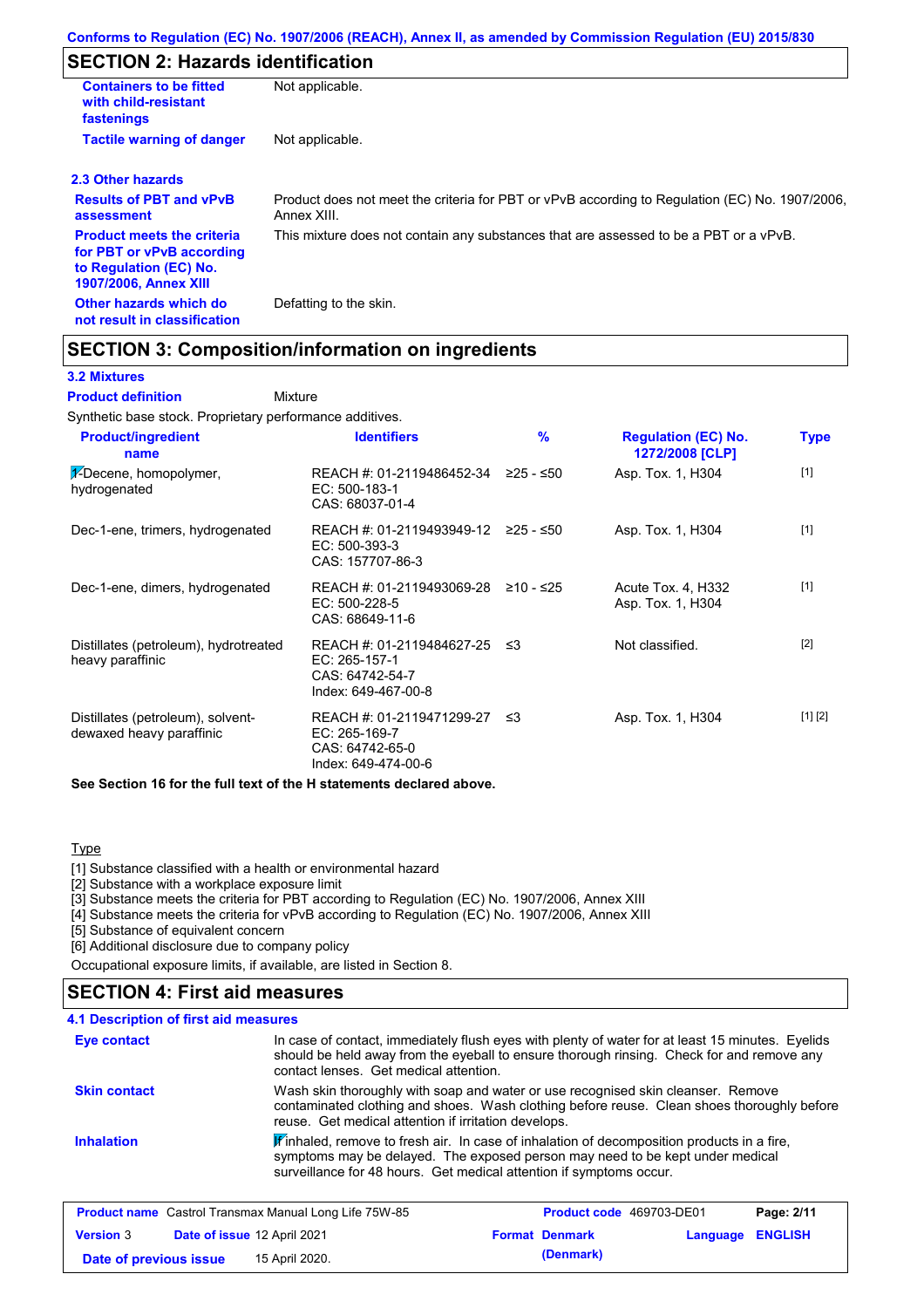#### **Conforms to Regulation (EC) No. 1907/2006 (REACH), Annex II, as amended by Commission Regulation (EU) 2015/830**

## **SECTION 4: First aid measures**

| Ingestion                             | Do not induce vomiting unless directed to do so by medical personnel. Get medical attention if<br>symptoms occur.   |  |  |  |
|---------------------------------------|---------------------------------------------------------------------------------------------------------------------|--|--|--|
| <b>Protection of first-aiders</b>     | No action shall be taken involving any personal risk or without suitable training.                                  |  |  |  |
|                                       | 4.2 Most important symptoms and effects, both acute and delayed                                                     |  |  |  |
|                                       | See Section 11 for more detailed information on health effects and symptoms.                                        |  |  |  |
| <b>Potential acute health effects</b> |                                                                                                                     |  |  |  |
| <b>Inhalation</b>                     | Exposure to decomposition products may cause a health hazard. Serious effects may be<br>delayed following exposure. |  |  |  |
| <b>Ingestion</b>                      | No known significant effects or critical hazards.                                                                   |  |  |  |
| <b>Skin contact</b>                   | Defatting to the skin. May cause skin dryness and irritation.                                                       |  |  |  |
| Eye contact                           | No known significant effects or critical hazards.                                                                   |  |  |  |
|                                       | Delayed and immediate effects as well as chronic effects from short and long-term exposure                          |  |  |  |
| <b>Inhalation</b>                     | Overexposure to the inhalation of airborne droplets or aerosols may cause irritation of the<br>respiratory tract.   |  |  |  |
| <b>Ingestion</b>                      | Ingestion of large quantities may cause nausea and diarrhoea.                                                       |  |  |  |
| <b>Skin contact</b>                   | Prolonged or repeated contact can defat the skin and lead to irritation and/or dermatitis.                          |  |  |  |
| Eye contact                           | Potential risk of transient stinging or redness if accidental eye contact occurs.                                   |  |  |  |

#### **4.3 Indication of any immediate medical attention and special treatment needed**

Notes to physician **Treatment should in general be symptomatic and directed to relieving any effects.** In case of inhalation of decomposition products in a fire, symptoms may be delayed. The exposed person may need to be kept under medical surveillance for 48 hours.

### **SECTION 5: Firefighting measures**

| 5.1 Extinguishing media                                                                                                                                                                                 |                                                                                                                                                                                                                                                                                                                                                                   |  |  |  |
|---------------------------------------------------------------------------------------------------------------------------------------------------------------------------------------------------------|-------------------------------------------------------------------------------------------------------------------------------------------------------------------------------------------------------------------------------------------------------------------------------------------------------------------------------------------------------------------|--|--|--|
| In case of fire, use foam, dry chemical or carbon dioxide extinguisher or spray.<br><b>Suitable extinguishing</b><br>media                                                                              |                                                                                                                                                                                                                                                                                                                                                                   |  |  |  |
| <b>Unsuitable extinguishing</b><br>media                                                                                                                                                                | Do not use water jet. The use of a water jet may cause the fire to spread by splashing the<br>burning product.                                                                                                                                                                                                                                                    |  |  |  |
| 5.2 Special hazards arising from the substance or mixture                                                                                                                                               |                                                                                                                                                                                                                                                                                                                                                                   |  |  |  |
| <b>Hazards from the</b><br>In a fire or if heated, a pressure increase will occur and the container may burst.<br>substance or mixture                                                                  |                                                                                                                                                                                                                                                                                                                                                                   |  |  |  |
| <b>Hazardous combustion</b><br>Combustion products may include the following:<br>carbon oxides (CO, CO <sub>2</sub> ) (carbon monoxide, carbon dioxide)<br>products<br>nitrogen oxides (NO, $NO2$ etc.) |                                                                                                                                                                                                                                                                                                                                                                   |  |  |  |
| 5.3 Advice for firefighters                                                                                                                                                                             |                                                                                                                                                                                                                                                                                                                                                                   |  |  |  |
| <b>Special precautions for</b><br>fire-fighters                                                                                                                                                         | No action shall be taken involving any personal risk or without suitable training. Promptly<br>isolate the scene by removing all persons from the vicinity of the incident if there is a fire.                                                                                                                                                                    |  |  |  |
| <b>Special protective</b><br>equipment for fire-fighters                                                                                                                                                | Fire-fighters should wear appropriate protective equipment and self-contained breathing<br>apparatus (SCBA) with a full face-piece operated in positive pressure mode. Clothing for fire-<br>fighters (including helmets, protective boots and gloves) conforming to European standard EN<br>469 will provide a basic level of protection for chemical incidents. |  |  |  |

## **SECTION 6: Accidental release measures**

|                                         | 6.1 Personal precautions, protective equipment and emergency procedures                                                                                                                                                                                                                                                             |
|-----------------------------------------|-------------------------------------------------------------------------------------------------------------------------------------------------------------------------------------------------------------------------------------------------------------------------------------------------------------------------------------|
| For non-emergency<br>personnel          | No action shall be taken involving any personal risk or without suitable training. Evacuate<br>surrounding areas. Keep unnecessary and unprotected personnel from entering. Do not touch<br>or walk through spilt material. Floors may be slippery; use care to avoid falling. Put on<br>appropriate personal protective equipment. |
| For emergency responders                | Pspecialised clothing is required to deal with the spillage, take note of any information in<br>Section 8 on suitable and unsuitable materials. See also the information in "For non-<br>emergency personnel".                                                                                                                      |
| <b>6.2 Environmental</b><br>precautions | Avoid dispersal of spilt material and runoff and contact with soil, waterways, drains and sewers.<br>Inform the relevant authorities if the product has caused environmental pollution (sewers,<br>waterways, soil or air).                                                                                                         |

|                        |                             | <b>Product name</b> Castrol Transmax Manual Long Life 75W-85 | <b>Product code</b> 469703-DE01 |                         | Page: 3/11 |
|------------------------|-----------------------------|--------------------------------------------------------------|---------------------------------|-------------------------|------------|
| <b>Version 3</b>       | Date of issue 12 April 2021 |                                                              | <b>Format Denmark</b>           | <b>Language ENGLISH</b> |            |
| Date of previous issue |                             | 15 April 2020.                                               | (Denmark)                       |                         |            |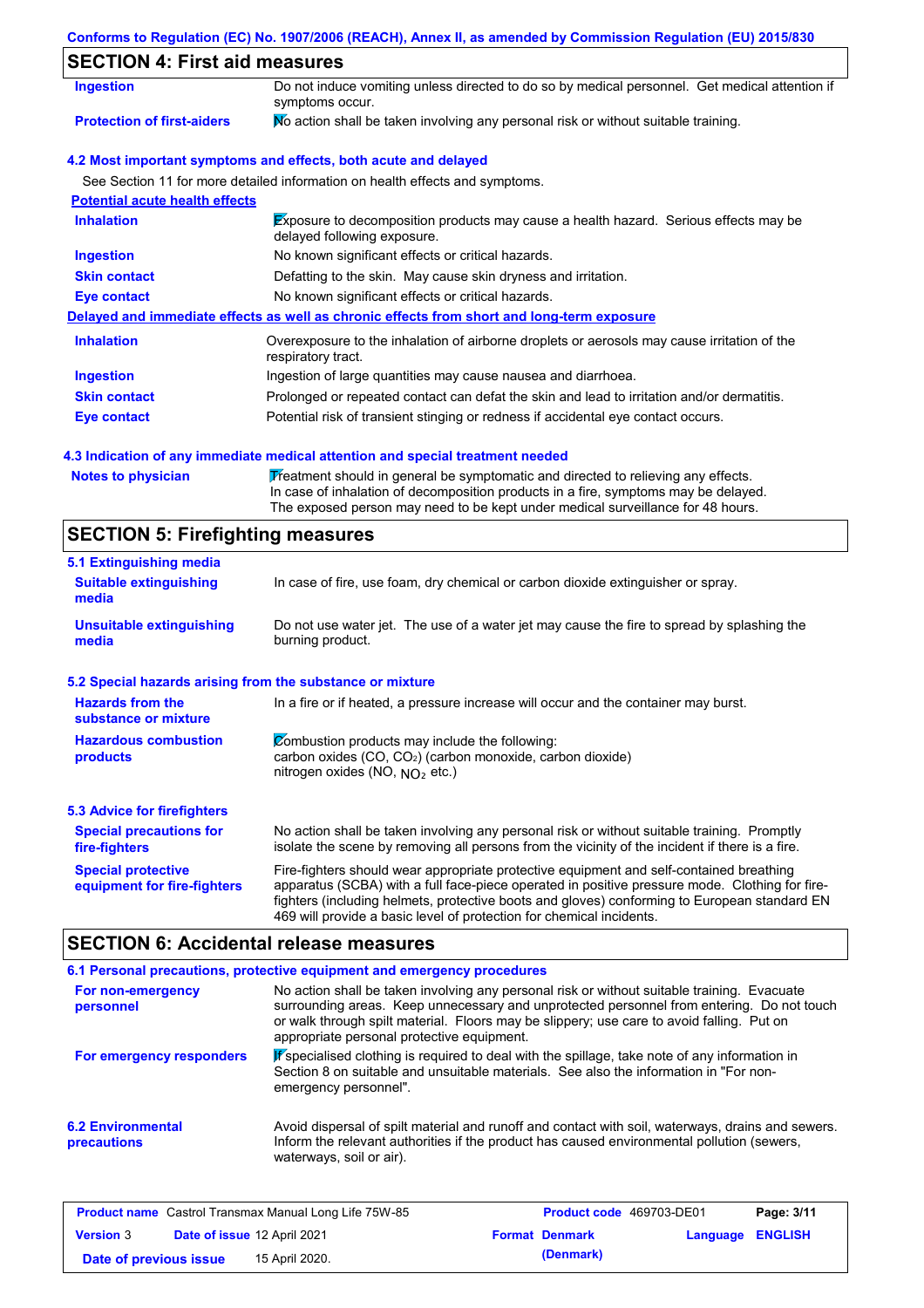# **SECTION 6: Accidental release measures**

|                                           | 6.3 Methods and material for containment and cleaning up                                                                                                                                                                                                                                                                                                                                       |
|-------------------------------------------|------------------------------------------------------------------------------------------------------------------------------------------------------------------------------------------------------------------------------------------------------------------------------------------------------------------------------------------------------------------------------------------------|
| <b>Small spill</b>                        | Stop leak if without risk. Move containers from spill area. Absorb with an inert material and<br>place in an appropriate waste disposal container. Dispose of via a licensed waste disposal<br>contractor.                                                                                                                                                                                     |
| <b>Large spill</b>                        | Stop leak if without risk. Move containers from spill area. Prevent entry into sewers, water<br>courses, basements or confined areas. Contain and collect spillage with non-combustible,<br>absorbent material e.g. sand, earth, vermiculite or diatomaceous earth and place in container<br>for disposal according to local regulations. Dispose of via a licensed waste disposal contractor. |
| 6.4 Reference to other<br><b>sections</b> | See Section 1 for emergency contact information.<br>See Section 5 for firefighting measures.<br>See Section 8 for information on appropriate personal protective equipment.<br>See Section 12 for environmental precautions.<br>See Section 13 for additional waste treatment information.                                                                                                     |

### **SECTION 7: Handling and storage**

| 7.1 Precautions for safe handling                                                    |                                                                                                                                                                                                                                                                                                                                                                                                                                                                                          |
|--------------------------------------------------------------------------------------|------------------------------------------------------------------------------------------------------------------------------------------------------------------------------------------------------------------------------------------------------------------------------------------------------------------------------------------------------------------------------------------------------------------------------------------------------------------------------------------|
| <b>Protective measures</b>                                                           | Put on appropriate personal protective equipment.                                                                                                                                                                                                                                                                                                                                                                                                                                        |
| <b>Advice on general</b><br>occupational hygiene                                     | Eating, drinking and smoking should be prohibited in areas where this material is handled.<br>stored and processed. Wash thoroughly after handling. Remove contaminated clothing and<br>protective equipment before entering eating areas. See also Section 8 for additional<br>information on hygiene measures.                                                                                                                                                                         |
| <b>7.2 Conditions for safe</b><br>storage, including any<br><i>incompatibilities</i> | Store in accordance with local requlations. Store in a dry, cool and well-ventilated area, away<br>from incompatible materials (see Section 10). Keep away from heat and direct sunlight. Keep<br>container tightly closed and sealed until ready for use. Containers that have been opened must<br>be carefully resealed and kept upright to prevent leakage. Store and use only in equipment/<br>containers designed for use with this product. Do not store in unlabelled containers. |
| <b>Not suitable</b>                                                                  | Prolonged exposure to elevated temperature.                                                                                                                                                                                                                                                                                                                                                                                                                                              |
| 7.3 Specific end use(s)                                                              |                                                                                                                                                                                                                                                                                                                                                                                                                                                                                          |
| <b>Recommendations</b>                                                               | See section 1.2 and Exposure scenarios in annex, if applicable.                                                                                                                                                                                                                                                                                                                                                                                                                          |

| nendations | See section 1.2 and Exposure scenarios in annex, if applicable. |
|------------|-----------------------------------------------------------------|
|            |                                                                 |

## **SECTION 8: Exposure controls/personal protection**

| <b>8.1 Control parameters</b>                                                                                                                                                                                                                                          |                |                                                                                                                                                                                                                                                                                                                                                                                                                                                                                                                                                                                                                                                                                                                                                                                                                                                                                                                                                                                                                            |                              |          |                |
|------------------------------------------------------------------------------------------------------------------------------------------------------------------------------------------------------------------------------------------------------------------------|----------------|----------------------------------------------------------------------------------------------------------------------------------------------------------------------------------------------------------------------------------------------------------------------------------------------------------------------------------------------------------------------------------------------------------------------------------------------------------------------------------------------------------------------------------------------------------------------------------------------------------------------------------------------------------------------------------------------------------------------------------------------------------------------------------------------------------------------------------------------------------------------------------------------------------------------------------------------------------------------------------------------------------------------------|------------------------------|----------|----------------|
| <b>Occupational exposure limits</b>                                                                                                                                                                                                                                    |                |                                                                                                                                                                                                                                                                                                                                                                                                                                                                                                                                                                                                                                                                                                                                                                                                                                                                                                                                                                                                                            |                              |          |                |
| <b>Product/ingredient name</b>                                                                                                                                                                                                                                         |                |                                                                                                                                                                                                                                                                                                                                                                                                                                                                                                                                                                                                                                                                                                                                                                                                                                                                                                                                                                                                                            | <b>Exposure limit values</b> |          |                |
| Distillates (petroleum), hydrotreated heavy paraffinic Working Environment Authority (Denmark).                                                                                                                                                                        |                | TWA: 1 mg/m <sup>3</sup> 8 hours. Issued/Revised: 12/1996 Form: mist and<br>particles                                                                                                                                                                                                                                                                                                                                                                                                                                                                                                                                                                                                                                                                                                                                                                                                                                                                                                                                      |                              |          |                |
| Distillates (petroleum), solvent-dewaxed heavy<br>paraffinic                                                                                                                                                                                                           |                | <b>Working Environment Authority (Denmark).</b>                                                                                                                                                                                                                                                                                                                                                                                                                                                                                                                                                                                                                                                                                                                                                                                                                                                                                                                                                                            |                              |          |                |
|                                                                                                                                                                                                                                                                        |                | TWA: 1 mg/m <sup>3</sup> 8 hours. Issued/Revised: 12/1996 Form: mist and<br>particles                                                                                                                                                                                                                                                                                                                                                                                                                                                                                                                                                                                                                                                                                                                                                                                                                                                                                                                                      |                              |          |                |
| Whilst specific OELs for certain components may be shown in this section, other components may be present in any mist,<br>vapour or dust produced. Therefore, the specific OELs may not be applicable to the product as a whole and are provided for<br>guidance only. |                |                                                                                                                                                                                                                                                                                                                                                                                                                                                                                                                                                                                                                                                                                                                                                                                                                                                                                                                                                                                                                            |                              |          |                |
| <b>Recommended monitoring</b><br>procedures                                                                                                                                                                                                                            |                | If this product contains ingredients with exposure limits, personal, workplace atmosphere or<br>biological monitoring may be required to determine the effectiveness of the ventilation or other<br>control measures and/or the necessity to use respiratory protective equipment. Reference<br>should be made to monitoring standards, such as the following: European Standard EN 689<br>(Workplace atmospheres - Guidance for the assessment of exposure by inhalation to chemical<br>agents for comparison with limit values and measurement strategy) European Standard EN<br>14042 (Workplace atmospheres - Guide for the application and use of procedures for the<br>assessment of exposure to chemical and biological agents) European Standard EN 482<br>(Workplace atmospheres - General requirements for the performance of procedures for the<br>measurement of chemical agents) Reference to national guidance documents for methods for<br>the determination of hazardous substances will also be required. |                              |          |                |
| <b>Derived No Effect Level</b>                                                                                                                                                                                                                                         |                |                                                                                                                                                                                                                                                                                                                                                                                                                                                                                                                                                                                                                                                                                                                                                                                                                                                                                                                                                                                                                            |                              |          |                |
| No DNELs/DMELs available.                                                                                                                                                                                                                                              |                |                                                                                                                                                                                                                                                                                                                                                                                                                                                                                                                                                                                                                                                                                                                                                                                                                                                                                                                                                                                                                            |                              |          |                |
| <b>Predicted No Effect Concentration</b>                                                                                                                                                                                                                               |                |                                                                                                                                                                                                                                                                                                                                                                                                                                                                                                                                                                                                                                                                                                                                                                                                                                                                                                                                                                                                                            |                              |          |                |
| No PNECs available                                                                                                                                                                                                                                                     |                |                                                                                                                                                                                                                                                                                                                                                                                                                                                                                                                                                                                                                                                                                                                                                                                                                                                                                                                                                                                                                            |                              |          |                |
| <b>Product name</b> Castrol Transmax Manual Long Life 75W-85                                                                                                                                                                                                           |                |                                                                                                                                                                                                                                                                                                                                                                                                                                                                                                                                                                                                                                                                                                                                                                                                                                                                                                                                                                                                                            | Product code 469703-DE01     |          | Page: 4/11     |
| <b>Version 3</b><br>Date of issue 12 April 2021                                                                                                                                                                                                                        |                |                                                                                                                                                                                                                                                                                                                                                                                                                                                                                                                                                                                                                                                                                                                                                                                                                                                                                                                                                                                                                            | <b>Format Denmark</b>        | Language | <b>ENGLISH</b> |
| Date of previous issue                                                                                                                                                                                                                                                 | 15 April 2020. |                                                                                                                                                                                                                                                                                                                                                                                                                                                                                                                                                                                                                                                                                                                                                                                                                                                                                                                                                                                                                            | (Denmark)                    |          |                |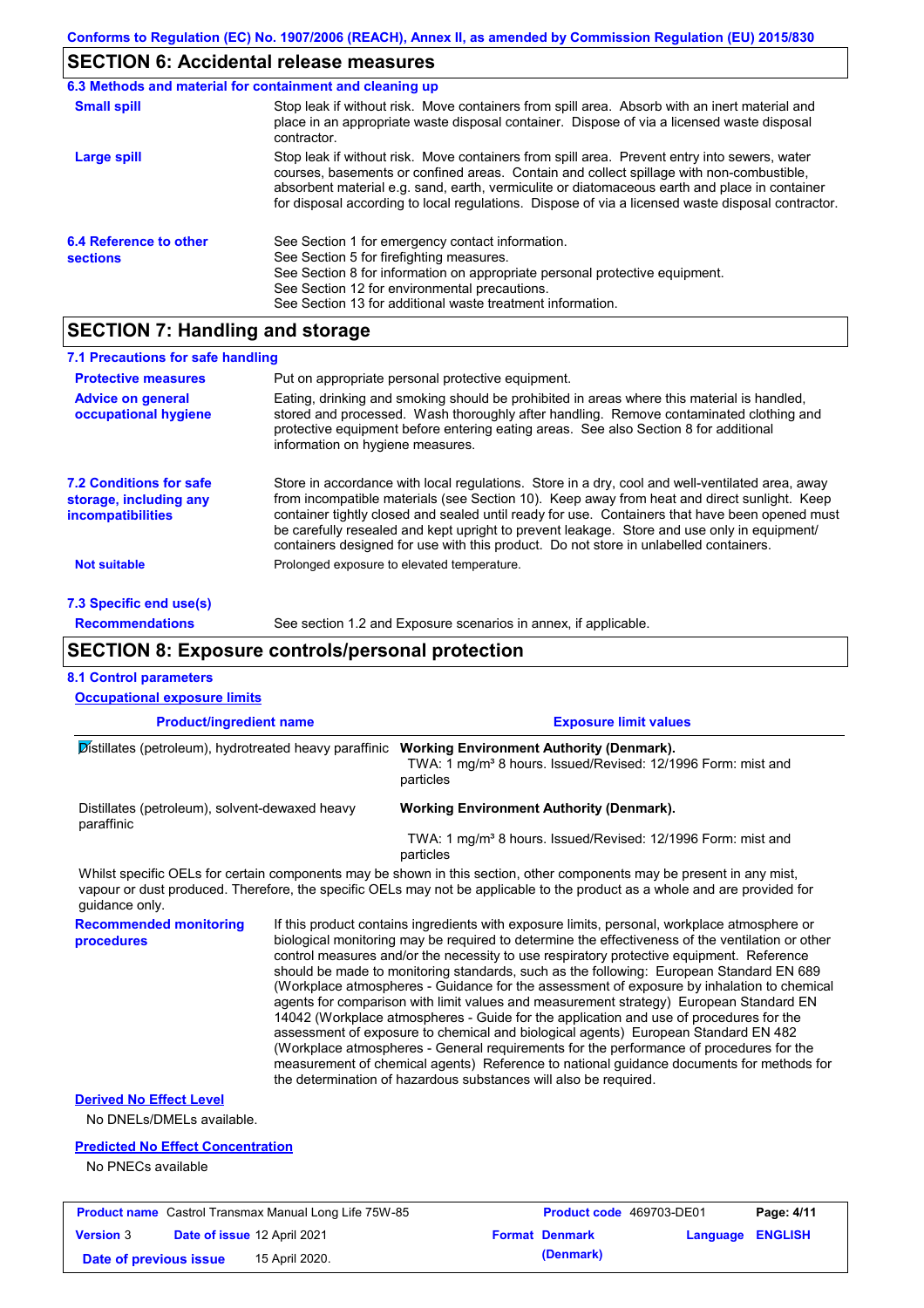# **SECTION 8: Exposure controls/personal protection**

| <b>8.2 Exposure controls</b>                          |                                                                                                                        |                                                                                                                                                                                                                                                                                                                                                                                                                                                                                                                                                                                                                                                                                                                                                                                                                                                                               |            |
|-------------------------------------------------------|------------------------------------------------------------------------------------------------------------------------|-------------------------------------------------------------------------------------------------------------------------------------------------------------------------------------------------------------------------------------------------------------------------------------------------------------------------------------------------------------------------------------------------------------------------------------------------------------------------------------------------------------------------------------------------------------------------------------------------------------------------------------------------------------------------------------------------------------------------------------------------------------------------------------------------------------------------------------------------------------------------------|------------|
| <b>Appropriate engineering</b><br><b>controls</b>     | concentrations below their respective occupational exposure limits.<br>kept in good condition and properly maintained. | Provide exhaust ventilation or other engineering controls to keep the relevant airborne<br>All activities involving chemicals should be assessed for their risks to health, to ensure<br>exposures are adequately controlled. Personal protective equipment should only be considered<br>after other forms of control measures (e.g. engineering controls) have been suitably evaluated.<br>Personal protective equipment should conform to appropriate standards, be suitable for use, be<br>Your supplier of personal protective equipment should be consulted for advice on selection and<br>appropriate standards. For further information contact your national organisation for standards.<br>The final choice of protective equipment will depend upon a risk assessment. It is important to<br>ensure that all items of personal protective equipment are compatible. |            |
| <b>Individual protection measures</b>                 |                                                                                                                        |                                                                                                                                                                                                                                                                                                                                                                                                                                                                                                                                                                                                                                                                                                                                                                                                                                                                               |            |
| <b>Hygiene measures</b>                               | stations and safety showers are close to the workstation location.                                                     | Wash hands, forearms and face thoroughly after handling chemical products, before eating,<br>smoking and using the lavatory and at the end of the working period. Ensure that eyewash                                                                                                                                                                                                                                                                                                                                                                                                                                                                                                                                                                                                                                                                                         |            |
| <b>Respiratory protection</b>                         | of the working conditions.                                                                                             | In case of insufficient ventilation, wear suitable respiratory equipment.<br>The correct choice of respiratory protection depends upon the chemicals being handled, the<br>conditions of work and use, and the condition of the respiratory equipment. Safety procedures<br>should be developed for each intended application. Respiratory protection equipment should<br>therefore be chosen in consultation with the supplier/manufacturer and with a full assessment                                                                                                                                                                                                                                                                                                                                                                                                       |            |
| <b>Eye/face protection</b>                            | Safety glasses with side shields.                                                                                      |                                                                                                                                                                                                                                                                                                                                                                                                                                                                                                                                                                                                                                                                                                                                                                                                                                                                               |            |
| <b>Skin protection</b>                                | <b>General Information:</b>                                                                                            |                                                                                                                                                                                                                                                                                                                                                                                                                                                                                                                                                                                                                                                                                                                                                                                                                                                                               |            |
| <b>Hand protection</b>                                |                                                                                                                        | Because specific work environments and material handling practices vary, safety procedures<br>should be developed for each intended application. The correct choice of protective gloves<br>depends upon the chemicals being handled, and the conditions of work and use. Most gloves<br>provide protection for only a limited time before they must be discarded and replaced (even the<br>best chemically resistant gloves will break down after repeated chemical exposures).                                                                                                                                                                                                                                                                                                                                                                                              |            |
|                                                       | a full assessment of the working conditions.                                                                           | Gloves should be chosen in consultation with the supplier / manufacturer and taking account of                                                                                                                                                                                                                                                                                                                                                                                                                                                                                                                                                                                                                                                                                                                                                                                |            |
|                                                       | Recommended: Nitrile gloves.<br><b>Breakthrough time:</b>                                                              |                                                                                                                                                                                                                                                                                                                                                                                                                                                                                                                                                                                                                                                                                                                                                                                                                                                                               |            |
|                                                       | Our recommendations on the selection of gloves are as follows:                                                         | Breakthrough time data are generated by glove manufacturers under laboratory test conditions<br>and represent how long a glove can be expected to provide effective permeation resistance. It<br>is important when following breakthrough time recommendations that actual workplace<br>conditions are taken into account. Always consult with your glove supplier for up-to-date<br>technical information on breakthrough times for the recommended glove type.                                                                                                                                                                                                                                                                                                                                                                                                              |            |
|                                                       | Continuous contact:                                                                                                    |                                                                                                                                                                                                                                                                                                                                                                                                                                                                                                                                                                                                                                                                                                                                                                                                                                                                               |            |
|                                                       |                                                                                                                        |                                                                                                                                                                                                                                                                                                                                                                                                                                                                                                                                                                                                                                                                                                                                                                                                                                                                               |            |
|                                                       | can be obtained.<br>replacement regimes are determined and adhered to.                                                 | Gloves with a minimum breakthrough time of 240 minutes, or >480 minutes if suitable gloves<br>If suitable gloves are not available to offer that level of protection, gloves with shorter<br>breakthrough times may be acceptable as long as appropriate glove maintenance and                                                                                                                                                                                                                                                                                                                                                                                                                                                                                                                                                                                                |            |
|                                                       | Short-term / splash protection:                                                                                        |                                                                                                                                                                                                                                                                                                                                                                                                                                                                                                                                                                                                                                                                                                                                                                                                                                                                               |            |
|                                                       | Recommended breakthrough times as above.<br>be determined and rigorously followed.                                     | It is recognised that for short-term, transient exposures, gloves with shorter breakthrough times<br>may commonly be used. Therefore, appropriate maintenance and replacement regimes must                                                                                                                                                                                                                                                                                                                                                                                                                                                                                                                                                                                                                                                                                    |            |
|                                                       | <b>Glove Thickness:</b>                                                                                                |                                                                                                                                                                                                                                                                                                                                                                                                                                                                                                                                                                                                                                                                                                                                                                                                                                                                               |            |
|                                                       |                                                                                                                        | For general applications, we recommend gloves with a thickness typically greater than 0.35 mm.                                                                                                                                                                                                                                                                                                                                                                                                                                                                                                                                                                                                                                                                                                                                                                                |            |
|                                                       |                                                                                                                        | It should be emphasised that glove thickness is not necessarily a good predictor of glove<br>resistance to a specific chemical, as the permeation efficiency of the glove will be dependent<br>on the exact composition of the glove material. Therefore, glove selection should also be based<br>on consideration of the task requirements and knowledge of breakthrough times.<br>Glove thickness may also vary depending on the glove manufacturer, the glove type and the<br>glove model. Therefore, the manufacturers' technical data should always be taken into account                                                                                                                                                                                                                                                                                                |            |
| Product name Castrol Transmax Manual Long Life 75W-85 |                                                                                                                        | Product code 469703-DE01                                                                                                                                                                                                                                                                                                                                                                                                                                                                                                                                                                                                                                                                                                                                                                                                                                                      | Page: 5/11 |

| <b>Product name</b> Castrol Transmax Manual Long Life 75W-85 |                                    |                | <b>Product code</b> 469703-DE01 | Page: 5/11            |                  |  |
|--------------------------------------------------------------|------------------------------------|----------------|---------------------------------|-----------------------|------------------|--|
| <b>Version 3</b>                                             | <b>Date of issue 12 April 2021</b> |                |                                 | <b>Format Denmark</b> | Language ENGLISH |  |
| Date of previous issue                                       |                                    | 15 April 2020. |                                 | (Denmark)             |                  |  |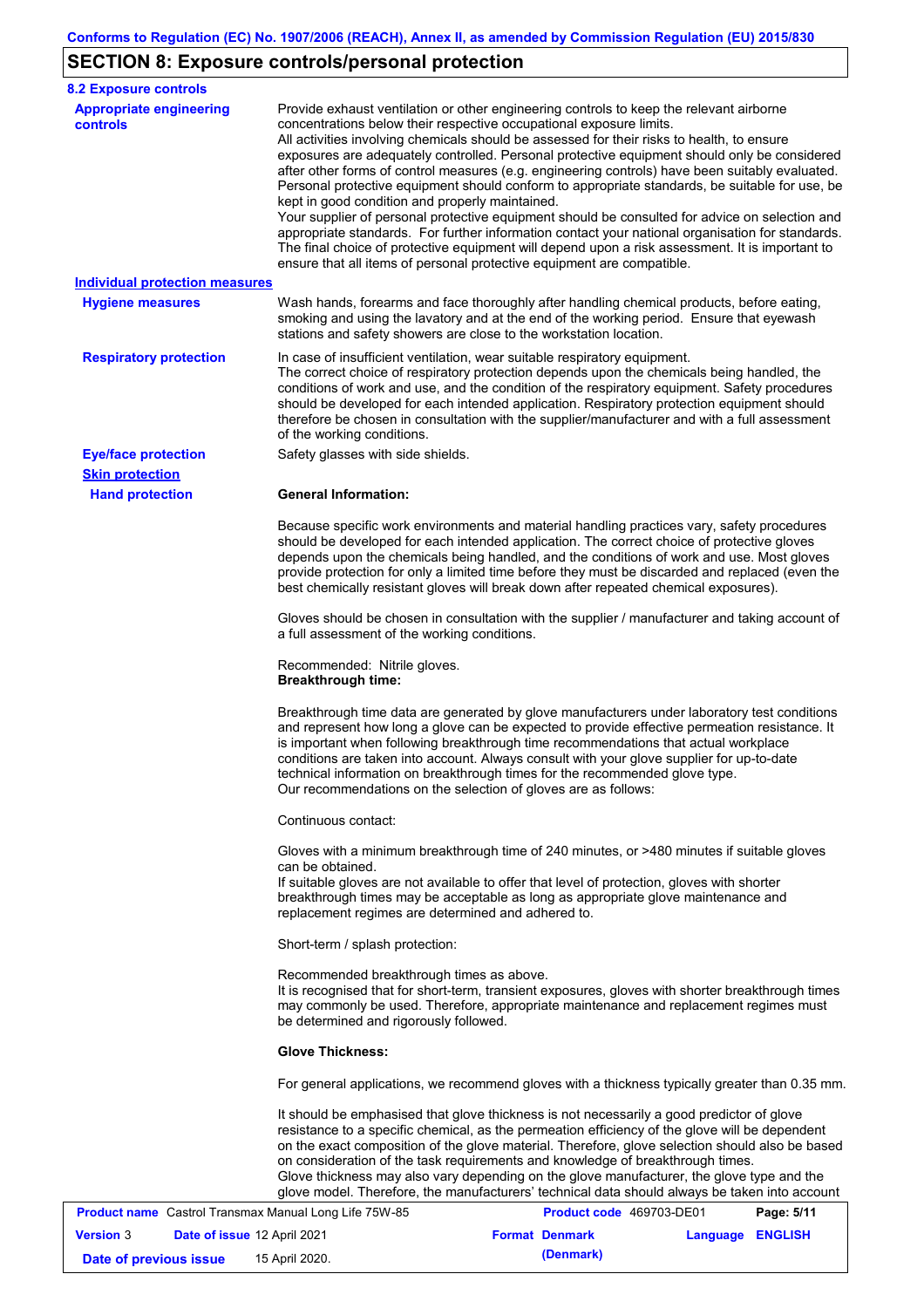### **SECTION 8: Exposure controls/personal protection**

|  | to ensure selection of the most appropriate glove for the task. |  |  |  |  |
|--|-----------------------------------------------------------------|--|--|--|--|
|  |                                                                 |  |  |  |  |

Note: Depending on the activity being conducted, gloves of varying thickness may be required for specific tasks. For example:

 • Thinner gloves (down to 0.1 mm or less) may be required where a high degree of manual dexterity is needed. However, these gloves are only likely to give short duration protection and would normally be just for single use applications, then disposed of.

 • Thicker gloves (up to 3 mm or more) may be required where there is a mechanical (as well as a chemical) risk i.e. where there is abrasion or puncture potential.

| <b>Skin and body</b>                      | Use of protective clothing is good industrial practice.<br>Personal protective equipment for the body should be selected based on the task being<br>performed and the risks involved and should be approved by a specialist before handling this<br>product.<br>Cotton or polyester/cotton overalls will only provide protection against light superficial<br>contamination that will not soak through to the skin. Overalls should be laundered on a regular<br>basis. When the risk of skin exposure is high (e.g. when cleaning up spillages or if there is a<br>risk of splashing) then chemical resistant aprons and/or impervious chemical suits and boots<br>will be required. |
|-------------------------------------------|---------------------------------------------------------------------------------------------------------------------------------------------------------------------------------------------------------------------------------------------------------------------------------------------------------------------------------------------------------------------------------------------------------------------------------------------------------------------------------------------------------------------------------------------------------------------------------------------------------------------------------------------------------------------------------------|
| <b>Refer to standards:</b>                | Respiratory protection: EN 529<br>Gloves: EN 420, EN 374<br>Eye protection: EN 166<br>Filtering half-mask: EN 149<br>Filtering half-mask with valve: EN 405<br>Half-mask: EN 140 plus filter<br>Full-face mask: EN 136 plus filter<br>Particulate filters: EN 143<br>Gas/combined filters: EN 14387                                                                                                                                                                                                                                                                                                                                                                                   |
| <b>Environmental exposure</b><br>controls | Emissions from ventilation or work process equipment should be checked to ensure they<br>comply with the requirements of environmental protection legislation. In some cases, fume<br>scrubbers, filters or engineering modifications to the process equipment will be necessary to<br>reduce emissions to acceptable levels.                                                                                                                                                                                                                                                                                                                                                         |

### **SECTION 9: Physical and chemical properties**

#### **9.1 Information on basic physical and chemical properties**

| Liquid.                                                                    |
|----------------------------------------------------------------------------|
| Brown.                                                                     |
| Not available.                                                             |
| Not available.                                                             |
| Mot applicable.                                                            |
| Not available.                                                             |
| Not available.                                                             |
|                                                                            |
| $-60 °C$                                                                   |
| Open cup: >200°C (>392°F) [Cleveland.]                                     |
| Not available.                                                             |
| Not available.                                                             |
| Not available.                                                             |
| Not available.                                                             |
| Not available.                                                             |
| Not available.                                                             |
| $\leq$ 1000 kg/m <sup>3</sup> (<1 g/cm <sup>3</sup> ) at 15 <sup>°</sup> C |
| insoluble in water.                                                        |
| >3                                                                         |
| Not available.                                                             |
| Not available.                                                             |
|                                                                            |

| <b>Product name</b> Castrol Transmax Manual Long Life 75W-85 |                                    |                | <b>Product code</b> 469703-DE01 |                       | Page: 6/11              |  |
|--------------------------------------------------------------|------------------------------------|----------------|---------------------------------|-----------------------|-------------------------|--|
| <b>Version 3</b>                                             | <b>Date of issue 12 April 2021</b> |                |                                 | <b>Format Denmark</b> | <b>Language ENGLISH</b> |  |
| Date of previous issue                                       |                                    | 15 April 2020. |                                 | (Denmark)             |                         |  |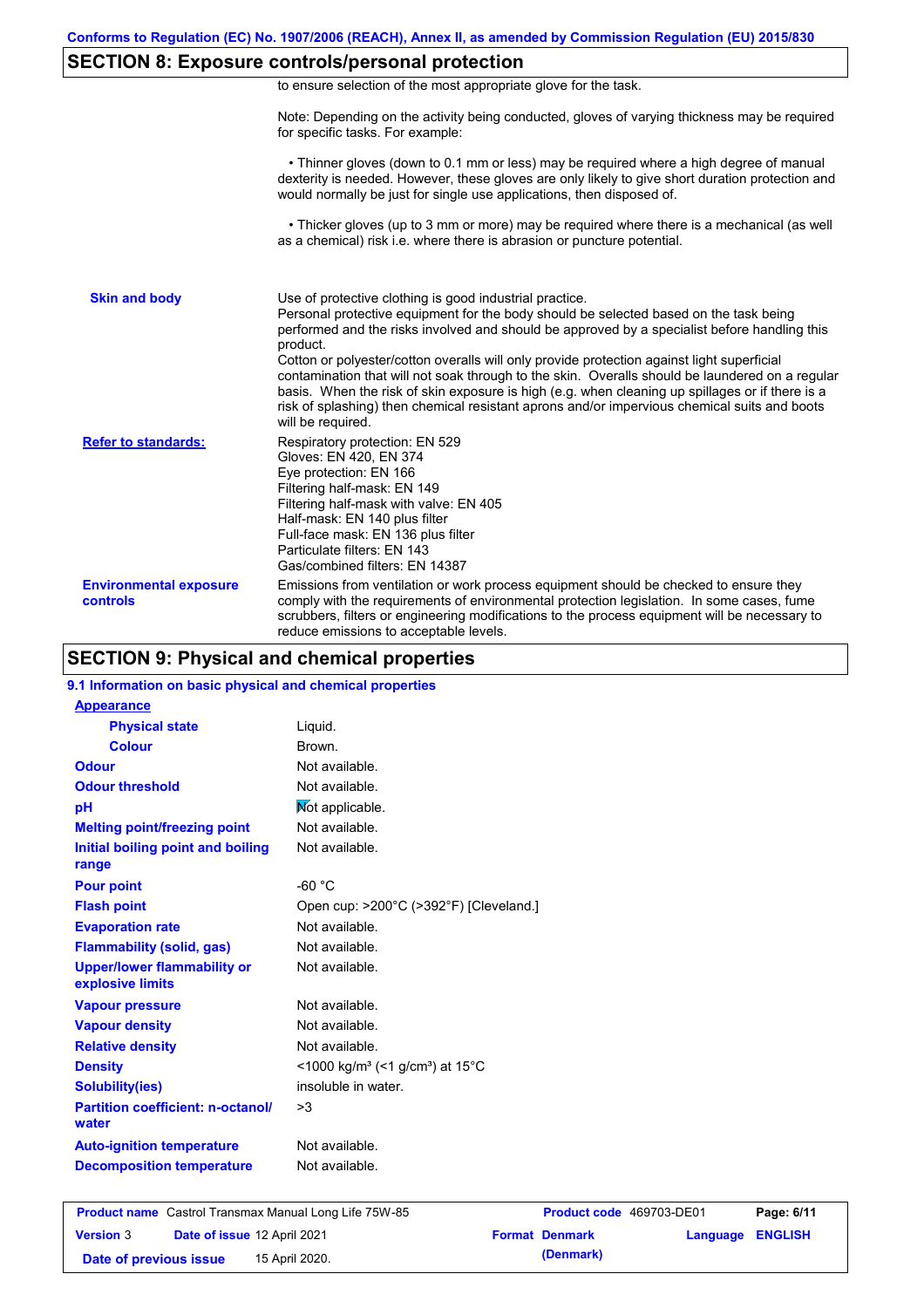## **SECTION 9: Physical and chemical properties**

| <b>Viscosity</b>            | Kinematic: $64.6$ mm <sup>2</sup> /s $(64.6$ cSt) at $40^{\circ}$ C           |
|-----------------------------|-------------------------------------------------------------------------------|
|                             | Kinematic: 11.5 to 12 mm <sup>2</sup> /s (11.5 to 12 cSt) at 100 $^{\circ}$ C |
| <b>Explosive properties</b> | Not available.                                                                |
| <b>Oxidising properties</b> | Not available.                                                                |

### **9.2 Other information**

No additional information.

|                                                   | <b>SECTION 10: Stability and reactivity</b>                                                                                                                             |  |  |  |  |
|---------------------------------------------------|-------------------------------------------------------------------------------------------------------------------------------------------------------------------------|--|--|--|--|
| <b>10.1 Reactivity</b>                            | No specific test data available for this product. Refer to Conditions to avoid and Incompatible<br>materials for additional information.                                |  |  |  |  |
| <b>10.2 Chemical stability</b>                    | The product is stable.                                                                                                                                                  |  |  |  |  |
| <b>10.3 Possibility of</b><br>hazardous reactions | Under normal conditions of storage and use, hazardous reactions will not occur.<br>Under normal conditions of storage and use, hazardous polymerisation will not occur. |  |  |  |  |
| <b>10.4 Conditions to avoid</b>                   | Avoid all possible sources of ignition (spark or flame).                                                                                                                |  |  |  |  |
| <b>10.5 Incompatible materials</b>                | Reactive or incompatible with the following materials: oxidising materials.                                                                                             |  |  |  |  |
| <b>10.6 Hazardous</b><br>decomposition products   | Under normal conditions of storage and use, hazardous decomposition products should not be<br>produced.                                                                 |  |  |  |  |

## **SECTION 11: Toxicological information**

#### **11.1 Information on toxicological effects**

#### **Acute toxicity estimates**

| <b>Product/ingredient name</b>                              | Oral (mg/<br>kg) | <b>Dermal</b><br>(mg/kg) | <b>Inhalation</b><br>(gases)<br>(ppm) | <b>Inhalation</b><br>(vapours)<br>(mg/l) | <b>Inhalation</b><br>(dusts)<br>and mists)<br>(mg/l) |
|-------------------------------------------------------------|------------------|--------------------------|---------------------------------------|------------------------------------------|------------------------------------------------------|
| Zastrol Transmax Manual Long Life 75W-85<br>(Neuhof) Parent | N/A              | N/A                      | N/A                                   | N/A                                      | 15.1                                                 |
| Dec-1-ene, dimers, hydrogenated                             | N/A              | N/A                      | N/A                                   | N/A                                      | 1.5                                                  |

Routes of entry anticipated: Dermal, Inhalation. **Information on likely** 

#### **routes of exposure**

#### **Potential acute health effects**

| <b>Version 3</b><br>Date of previous issue | Date of issue 12 April 2021 | 15 April 2020.                                                                                                              | <b>Format Denmark</b><br>(Denmark) | Language | <b>ENGLISH</b> |
|--------------------------------------------|-----------------------------|-----------------------------------------------------------------------------------------------------------------------------|------------------------------------|----------|----------------|
|                                            |                             | <b>Product name</b> Castrol Transmax Manual Long Life 75W-85                                                                | Product code 469703-DE01           |          | Page: 7/11     |
| General                                    |                             | No known significant effects or critical hazards.                                                                           |                                    |          |                |
| <b>Potential chronic health effects</b>    |                             |                                                                                                                             |                                    |          |                |
| <b>Eye contact</b>                         |                             | Potential risk of transient stinging or redness if accidental eye contact occurs.                                           |                                    |          |                |
| <b>Skin contact</b>                        |                             | Prolonged or repeated contact can defat the skin and lead to irritation and/or dermatitis.                                  |                                    |          |                |
| <b>Ingestion</b>                           |                             | Ingestion of large quantities may cause nausea and diarrhoea.                                                               |                                    |          |                |
| <b>Inhalation</b>                          |                             | Overexposure to the inhalation of airborne droplets or aerosols may cause irritation of the<br>respiratory tract.           |                                    |          |                |
|                                            |                             | Delayed and immediate effects as well as chronic effects from short and long-term exposure                                  |                                    |          |                |
| <b>Eye contact</b>                         |                             | No specific data.                                                                                                           |                                    |          |                |
|                                            |                             | cracking                                                                                                                    |                                    |          |                |
|                                            |                             | irritation<br>dryness                                                                                                       |                                    |          |                |
| <b>Skin contact</b>                        |                             | Adverse symptoms may include the following:                                                                                 |                                    |          |                |
| <b>Ingestion</b>                           |                             | No specific data.                                                                                                           |                                    |          |                |
| <b>Inhalation</b>                          |                             | May be harmful by inhalation if exposure to vapour, mists or fumes resulting from thermal<br>decomposition products occurs. |                                    |          |                |
|                                            |                             | Symptoms related to the physical, chemical and toxicological characteristics                                                |                                    |          |                |
| <b>Eye contact</b>                         |                             | No known significant effects or critical hazards.                                                                           |                                    |          |                |
| <b>Skin contact</b>                        |                             | Defatting to the skin. May cause skin dryness and irritation.                                                               |                                    |          |                |
| <b>Ingestion</b>                           |                             | No known significant effects or critical hazards.                                                                           |                                    |          |                |
| <b>Inhalation</b>                          |                             | <b>Exposure to decomposition products may cause a health hazard.</b> Serious effects may be<br>delayed following exposure.  |                                    |          |                |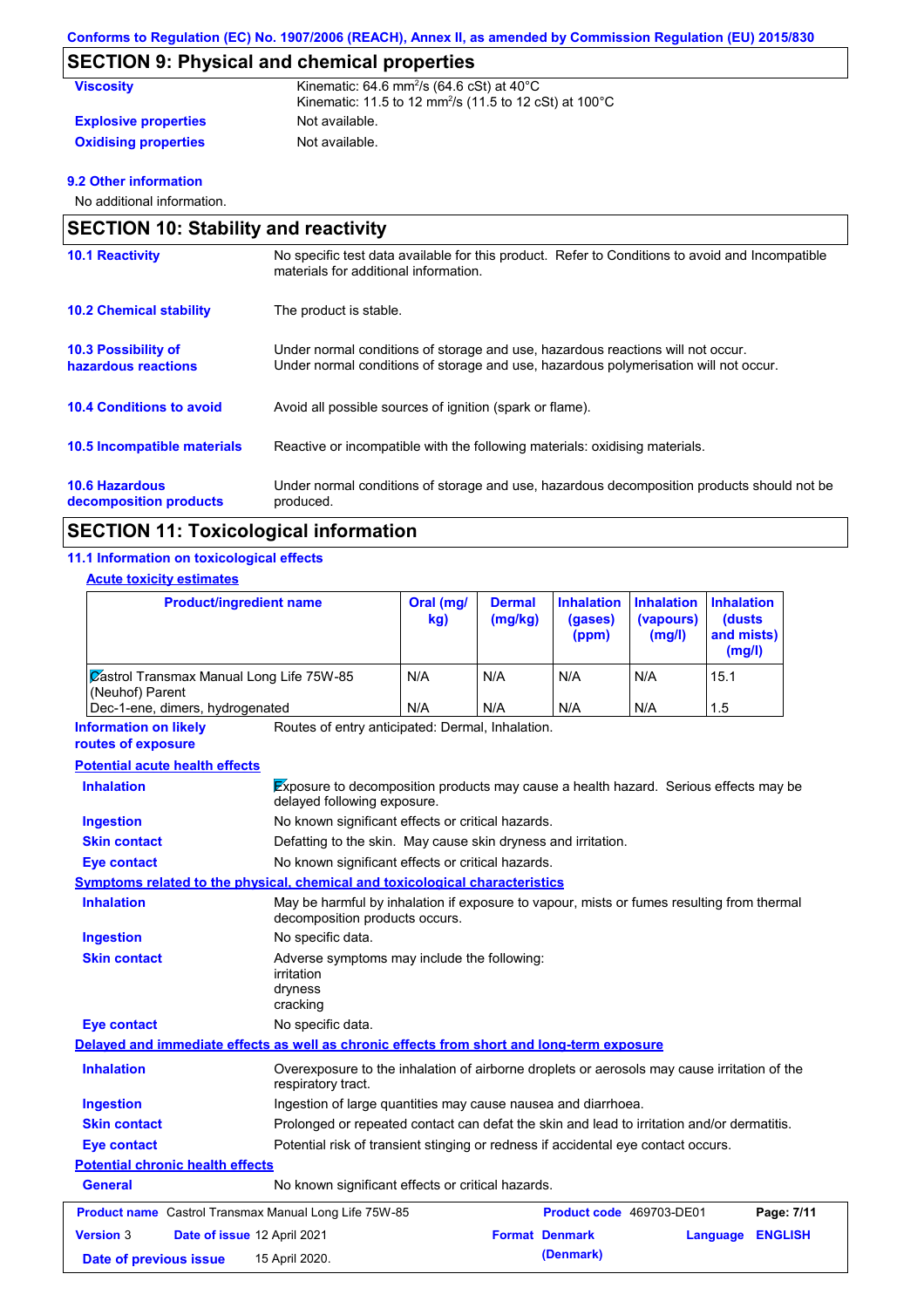### **SECTION 11: Toxicological information**

| <b>Carcinogenicity</b>       | No known significant effects or critical hazards. |
|------------------------------|---------------------------------------------------|
| <b>Mutagenicity</b>          | No known significant effects or critical hazards. |
| <b>Developmental effects</b> | No known significant effects or critical hazards. |
| <b>Fertility effects</b>     | No known significant effects or critical hazards. |

### **SECTION 12: Ecological information**

#### **12.1 Toxicity**

**Environmental hazards** Not classified as dangerous

#### **12.2 Persistence and degradability**

Not expected to be rapidly degradable.

#### **12.3 Bioaccumulative potential**

This product is not expected to bioaccumulate through food chains in the environment.

| <b>12.4 Mobility in soil</b>                            |                                                                      |
|---------------------------------------------------------|----------------------------------------------------------------------|
| <b>Soil/water partition</b><br><b>coefficient (Koc)</b> | Not available.                                                       |
| <b>Mobility</b>                                         | Spillages may penetrate the soil causing ground water contamination. |

#### **12.5 Results of PBT and vPvB assessment**

Product does not meet the criteria for PBT or vPvB according to Regulation (EC) No. 1907/2006, Annex XIII.

#### **12.6 Other adverse effects**

**Other ecological information**

Spills may form a film on water surfaces causing physical damage to organisms. Oxygen transfer could also be impaired.

### **SECTION 13: Disposal considerations**

#### **13.1 Waste treatment methods**

#### **Product**

**Methods of disposal**

Where possible, arrange for product to be recycled. Dispose of via an authorised person/ licensed waste disposal contractor in accordance with local regulations.

#### **European waste catalogue (EWC) Hazardous waste** Yes.

| <u>European waste catalogue (ETTO)</u> |                                         |
|----------------------------------------|-----------------------------------------|
| Waste code                             | <b>Waste designation</b>                |
| $130208*$                              | other engine, gear and lubricating oils |

However, deviation from the intended use and/or the presence of any potential contaminants may require an alternative waste disposal code to be assigned by the end user.

| <b>Packaging</b>             |                                                                                                                                                                                                                                         |
|------------------------------|-----------------------------------------------------------------------------------------------------------------------------------------------------------------------------------------------------------------------------------------|
| <b>Methods of disposal</b>   | Where possible, arrange for product to be recycled. Dispose of via an authorised person/<br>licensed waste disposal contractor in accordance with local regulations.                                                                    |
| <b>Special precautions</b>   | This material and its container must be disposed of in a safe way. Empty containers or liners<br>may retain some product residues. Avoid dispersal of spilt material and runoff and contact with<br>soil, waterways, drains and sewers. |
| <b>Denmark - Waste group</b> | А                                                                                                                                                                                                                                       |
| <b>References</b>            | Commission 2014/955/EU<br>Directive 2008/98/EC                                                                                                                                                                                          |

### **SECTION 14: Transport information**

|                                            | <b>ADR/RID</b>                                               | <b>ADN</b>     | <b>IMDG</b>                        | <b>IATA</b>                |
|--------------------------------------------|--------------------------------------------------------------|----------------|------------------------------------|----------------------------|
| 14.1 UN number                             | Not regulated.                                               | Not regulated. | Not regulated.                     | Not regulated.             |
| 14.2 UN proper<br>shipping name            |                                                              |                |                                    |                            |
| <b>14.3 Transport</b><br>hazard class(es)  |                                                              | ۰              |                                    |                            |
|                                            | <b>Product name</b> Castrol Transmax Manual Long Life 75W-85 |                | Product code 469703-DE01           | Page: 8/11                 |
| <b>Version 3</b><br>Date of previous issue | Date of issue 12 April 2021<br>15 April 2020.                |                | <b>Format Denmark</b><br>(Denmark) | <b>ENGLISH</b><br>Language |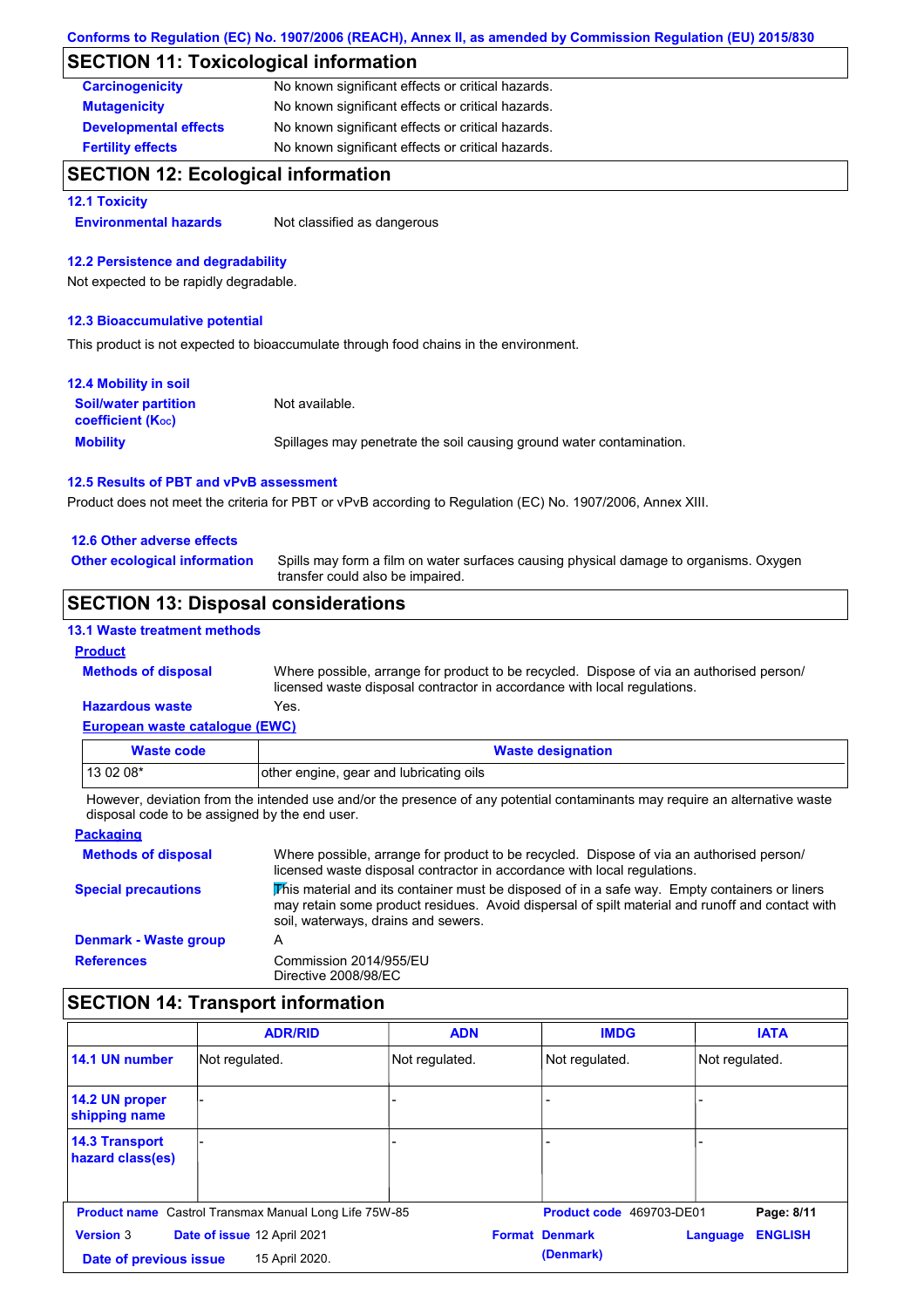## **SECTION 14: Transport information**

| 14.4 Packing<br>group                   |     |     |       |      |
|-----------------------------------------|-----|-----|-------|------|
| 14.5<br><b>Environmental</b><br>hazards | No. | No. | l No. | INo. |
| <b>Additional</b><br>information        |     |     |       |      |

**14.6 Special precautions for user** Not available.

#### **14.7 Transport in bulk according to IMO instruments** Not available.

## **SECTION 15: Regulatory information**

|                                                                                                                                                          | 15.1 Safety, health and environmental regulations/legislation specific for the substance or mixture                            |
|----------------------------------------------------------------------------------------------------------------------------------------------------------|--------------------------------------------------------------------------------------------------------------------------------|
| EU Regulation (EC) No. 1907/2006 (REACH)                                                                                                                 |                                                                                                                                |
|                                                                                                                                                          | <b>Annex XIV - List of substances subject to authorisation</b>                                                                 |
| <b>Annex XIV</b>                                                                                                                                         |                                                                                                                                |
| None of the components are listed.                                                                                                                       |                                                                                                                                |
| <b>Substances of very high concern</b>                                                                                                                   |                                                                                                                                |
| None of the components are listed.                                                                                                                       |                                                                                                                                |
| EU Regulation (EC) No. 1907/2006 (REACH)                                                                                                                 |                                                                                                                                |
| <b>Annex XVII - Restrictions</b><br>on the manufacture,<br>placing on the market<br>and use of certain<br>dangerous substances,<br>mixtures and articles | Not applicable.                                                                                                                |
| <b>Other regulations</b>                                                                                                                                 |                                                                                                                                |
| <b>REACH Status</b>                                                                                                                                      | The company, as identified in Section 1, sells this product in the EU in compliance with the<br>current requirements of REACH. |
| <b>United States inventory</b><br>(TSCA 8b)                                                                                                              | All components are active or exempted.                                                                                         |
| <b>Australia inventory (AICS)</b>                                                                                                                        | All components are listed or exempted.                                                                                         |
| <b>Canada inventory</b>                                                                                                                                  | All components are listed or exempted.                                                                                         |
| <b>China inventory (IECSC)</b>                                                                                                                           | All components are listed or exempted.                                                                                         |
| <b>Japan inventory (ENCS)</b>                                                                                                                            | At least one component is not listed.                                                                                          |
| <b>Korea inventory (KECI)</b>                                                                                                                            | All components are listed or exempted.                                                                                         |
| <b>Philippines inventory</b><br>(PICCS)                                                                                                                  | All components are listed or exempted.                                                                                         |
| <b>Taiwan Chemical</b><br><b>Substances Inventory</b><br>(TCSI)                                                                                          | All components are listed or exempted.                                                                                         |
| Ozone depleting substances (1005/2009/EU)                                                                                                                |                                                                                                                                |
| Not listed.                                                                                                                                              |                                                                                                                                |
| Prior Informed Consent (PIC) (649/2012/EU)<br>Not listed.                                                                                                |                                                                                                                                |
| <b>EU - Water framework directive - Priority substances</b><br>None of the components are listed.                                                        |                                                                                                                                |
| <b>Seveso Directive</b><br>This product is not controlled under the Seveso Directive.                                                                    |                                                                                                                                |
| <b>National regulations</b>                                                                                                                              |                                                                                                                                |
| <b>List of undesirable</b><br><b>substances</b>                                                                                                          | Not listed                                                                                                                     |
| Product name Castrol Transmax Manual Long Life 75W-85                                                                                                    | Product code 469703-DE01<br>Page: 9/11                                                                                         |
|                                                                                                                                                          |                                                                                                                                |
| Date of issue 12 April 2021<br><b>Version 3</b>                                                                                                          | <b>Format Denmark</b><br><b>ENGLISH</b><br><b>Language</b>                                                                     |
| Date of previous issue                                                                                                                                   | (Denmark)<br>15 April 2020.                                                                                                    |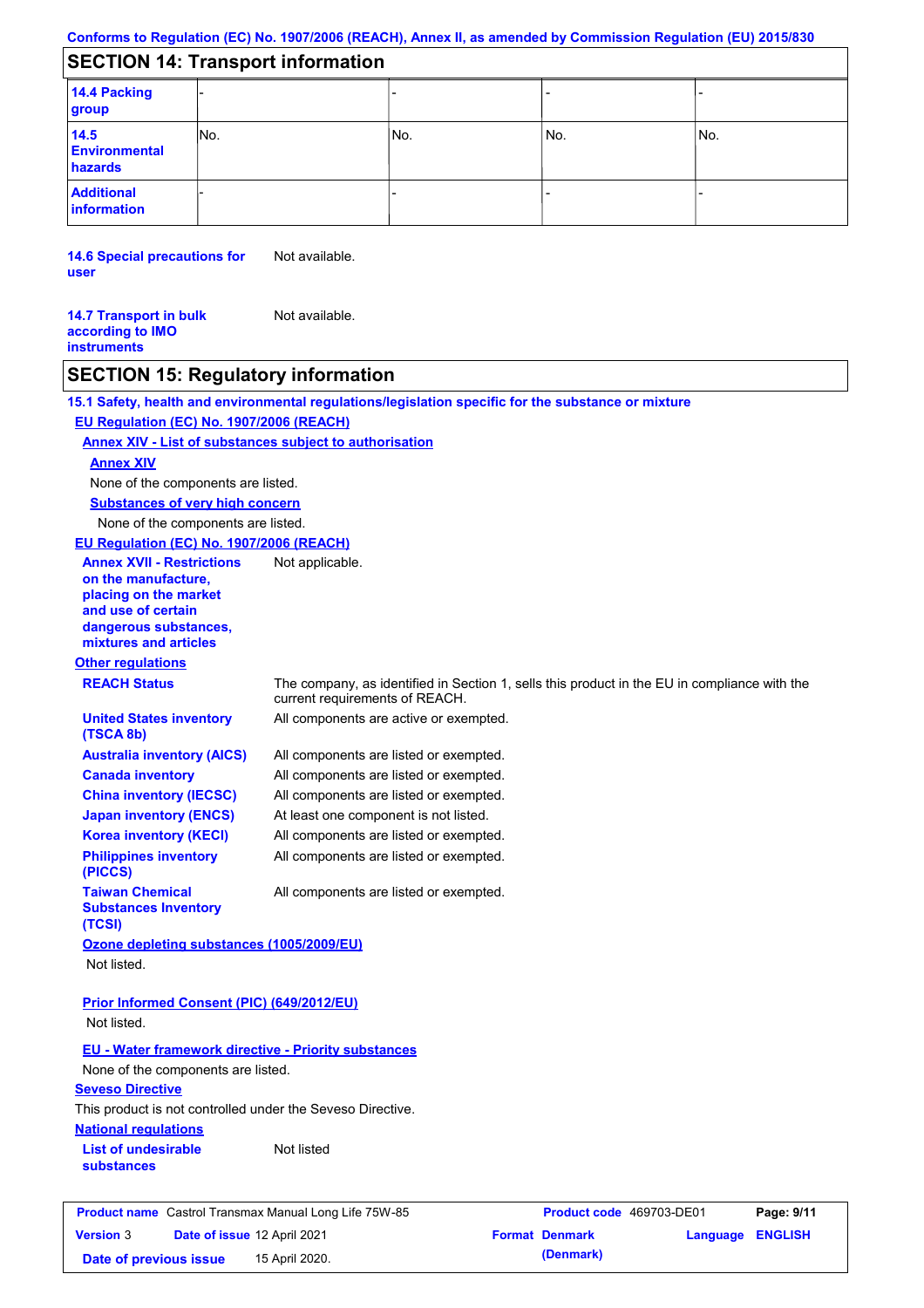# **SECTION 15: Regulatory information**

| <b>15.2 Chemical safety</b> | A Chemical Safety Assessment has been carried out for one or more of the substances within  |
|-----------------------------|---------------------------------------------------------------------------------------------|
| assessment                  | this mixture. A Chemical Safety Assessment has not been carried out for the mixture itself. |

# **SECTION 16: Other information**

| <b>Abbreviations and acronyms</b> | ADN = European Provisions concerning the International Carriage of Dangerous Goods by    |
|-----------------------------------|------------------------------------------------------------------------------------------|
|                                   | Inland Waterway                                                                          |
|                                   | ADR = The European Agreement concerning the International Carriage of Dangerous Goods by |
|                                   | Road                                                                                     |
|                                   | ATE = Acute Toxicity Estimate                                                            |
|                                   | BCF = Bioconcentration Factor                                                            |
|                                   | CAS = Chemical Abstracts Service                                                         |
|                                   | CLP = Classification, Labelling and Packaging Regulation [Regulation (EC) No. 1272/2008] |
|                                   | CSA = Chemical Safety Assessment                                                         |
|                                   | CSR = Chemical Safety Report                                                             |
|                                   | DMEL = Derived Minimal Effect Level                                                      |
|                                   | DNEL = Derived No Effect Level                                                           |
|                                   | EINECS = European Inventory of Existing Commercial chemical Substances                   |
|                                   | ES = Exposure Scenario                                                                   |
|                                   | EUH statement = CLP-specific Hazard statement                                            |
|                                   | EWC = European Waste Catalogue                                                           |
|                                   | GHS = Globally Harmonized System of Classification and Labelling of Chemicals            |
|                                   | IATA = International Air Transport Association                                           |
|                                   | IBC = Intermediate Bulk Container                                                        |
|                                   | IMDG = International Maritime Dangerous Goods                                            |
|                                   | LogPow = logarithm of the octanol/water partition coefficient                            |
|                                   | MARPOL = International Convention for the Prevention of Pollution From Ships, 1973 as    |
|                                   | modified by the Protocol of 1978. ("Marpol" = marine pollution)                          |
|                                   | OECD = Organisation for Economic Co-operation and Development                            |
|                                   | PBT = Persistent, Bioaccumulative and Toxic                                              |
|                                   | PNEC = Predicted No Effect Concentration                                                 |
|                                   | REACH = Registration, Evaluation, Authorisation and Restriction of Chemicals Regulation  |
|                                   | [Regulation (EC) No. 1907/2006]                                                          |
|                                   | RID = The Regulations concerning the International Carriage of Dangerous Goods by Rail   |
|                                   | RRN = REACH Registration Number                                                          |
|                                   | SADT = Self-Accelerating Decomposition Temperature                                       |
|                                   | SVHC = Substances of Very High Concern                                                   |
|                                   | STOT-RE = Specific Target Organ Toxicity - Repeated Exposure                             |
|                                   | STOT-SE = Specific Target Organ Toxicity - Single Exposure                               |
|                                   | TWA = Time weighted average                                                              |
|                                   | $UN = United Nations$                                                                    |
|                                   | $UVCB = Complex\ hydrocarbon\ substance$                                                 |
|                                   | VOC = Volatile Organic Compound                                                          |
|                                   | vPvB = Very Persistent and Very Bioaccumulative                                          |
|                                   | Varies = may contain one or more of the following $64741-88-4$ / RRN 01-2119488706-23,   |
|                                   | 64741-89-5 / RRN 01-2119487067-30, 64741-95-3 / RRN 01-2119487081-40, 64741-96-4/ RRN    |
|                                   | 01-2119483621-38, 64742-01-4 / RRN 01-2119488707-21, 64742-44-5 / RRN                    |
|                                   |                                                                                          |
|                                   | 01-2119985177-24, 64742-45-6, 64742-52-5 / RRN 01-2119467170-45, 64742-53-6 / RRN        |
|                                   | 01-2119480375-34, 64742-54-7 / RRN 01-2119484627-25, 64742-55-8 / RRN                    |
|                                   | 01-2119487077-29, 64742-56-9 / RRN 01-2119480132-48, 64742-57-0 / RRN                    |
|                                   | 01-2119489287-22, 64742-58-1, 64742-62-7 / RRN 01-2119480472-38, 64742-63-8,             |
|                                   | 64742-65-0 / RRN 01-2119471299-27, 64742-70-7 / RRN 01-2119487080-42, 72623-85-9 /       |
|                                   | RRN 01-2119555262-43, 72623-86-0 / RRN 01-2119474878-16, 72623-87-1 / RRN                |
|                                   | 01-2119474889-13                                                                         |
|                                   |                                                                                          |

**Procedure used to derive the classification according to Regulation (EC) No. 1272/2008 [CLP/GHS]**

| <b>Classification</b>                                                                  |                             | <b>Justification</b>                                                        |  |  |  |  |
|----------------------------------------------------------------------------------------|-----------------------------|-----------------------------------------------------------------------------|--|--|--|--|
| Not classified.                                                                        |                             |                                                                             |  |  |  |  |
| <b>Full text of abbreviated H</b><br>H304<br>H332<br><b>statements</b>                 |                             | May be fatal if swallowed and enters airways.<br>Harmful if inhaled.        |  |  |  |  |
| <b>Acute Tox. 4</b><br><b>Full text of classifications</b><br>Asp. Tox. 1<br>[CLP/GHS] |                             | <b>ACUTE TOXICITY - Category 4</b><br><b>ASPIRATION HAZARD - Category 1</b> |  |  |  |  |
| <b>History</b>                                                                         |                             |                                                                             |  |  |  |  |
| Date of issue/Date of<br><b>revision</b>                                               | 12/04/2021.                 |                                                                             |  |  |  |  |
| Date of previous issue                                                                 | 15/04/2020.                 |                                                                             |  |  |  |  |
| <b>Prepared by</b>                                                                     | <b>Product Stewardship</b>  |                                                                             |  |  |  |  |
| <b>Product name</b> Castrol Transmax Manual Long Life 75W-85                           |                             | Product code 469703-DE01<br>Page: 10/11                                     |  |  |  |  |
| <b>Version 3</b>                                                                       | Date of issue 12 April 2021 | <b>Format Denmark</b><br><b>ENGLISH</b><br>Language                         |  |  |  |  |
| Date of previous issue                                                                 | 15 April 2020.              | (Denmark)                                                                   |  |  |  |  |